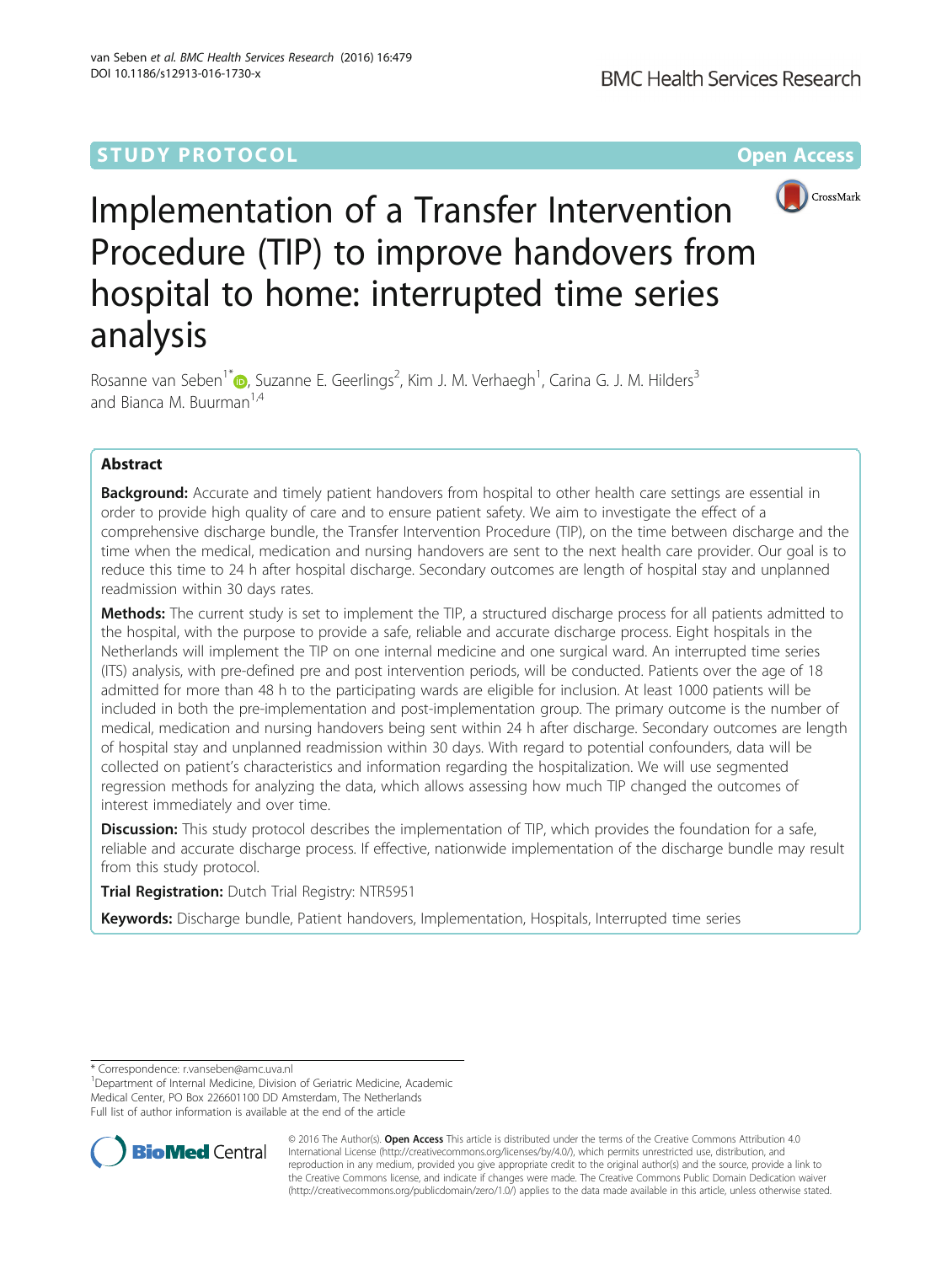# Background

Proper patient handovers from hospital to other health care providers are essential in order to provide high quality of care and to ensure patient safety. However, handovers are often delayed [[1\]](#page-4-0) and the patient is hardly involved in the discharge process [[2, 3\]](#page-4-0). Besides, communication between secondary and primary care providers is known to be poor [[1](#page-4-0)], clear treatment guidelines for hospital care and post-acute care are missing [[4, 5](#page-4-0)], and healthcare professionals structurally prioritize acute care over post-acute care [\[6\]](#page-4-0).

Patients are hence discharged with little coordination or follow-up and the transition between hospital and home reflects a vulnerable period. In fact, delays or errors in patient handovers can have serious consequences, including adverse drug events and readmissions within 30-days post-discharge [\[7](#page-4-0)].

Similar to the Unites States and England, attention is growing to reorganize and improve the discharge process in the Netherlands. Hospital stays are becoming shorter and an increasing numbers of older patients and chronically ill patients with chronic diseases and/or comorbidity require coordinated and continuous care [\[8\]](#page-4-0).

Several studies have shown a positive effect, e.g. on readmission rates, of transitional care interventions, which often comprise a bundle of interventions for patients discharged from hospital to their home [[9](#page-4-0)–[11](#page-4-0)]. Yet, these are often comprehensive tailor-made interventions for high-risk patient populations, targeting patientrelated factors, whereas cultural and other organizational aspects are important factors that form the basis to ensure the quality and safety of patient handovers for all patients [\[5](#page-4-0)]. Therefore, these aspects must be taken into account when interventions are developed. The current study is set to implement the Transfer Intervention Procedure (TIP), a structured discharge process for all adult patients admitted to an internal medicine or surgical ward, with the purpose to provide a safe, reliable and accurate discharge process to all patients.

# **Objective**

We aim to investigate the effect of a Transfer Intervention Procedure (TIP) on the time between hospital discharge and the time when the medical, medication and nursing handovers are being sent to the next health care provider. Our goal is to reduce this time to 24 h after hospital discharge for all patient handovers. Also, we aim to reduce length of hospital stay and unplanned readmission within 30 days rates.

# Methods

We adhere the SPIRIT guidelines for reporting of trial protocols [\[12\]](#page-4-0) and all recommended items are addressed in the following paragraphs.

## Study design

An interrupted time-series (ITS) study will be conducted from March 2016 until June 2017. There will be six pre-implementation measurements and six postimplementation measurements with 1-month intervals. During the transition period, i.e. 2 months, implementation activities are set up and no measurements will be conducted. Figure 1 provides an illustration of the preimplementation measurements, implementation period and post-implementation measurements.

An ITS design is the strongest and most commonly used quasi-experimental design to evaluate the impact of an intervention or to measure the effects of a quality improvement when a randomized controlled trial is not feasible or there is no control over the implementation of an intervention [[13](#page-4-0), [14](#page-4-0)]. Randomizing implementation of the intervention in the participating hospitals is not possible in the current study, due to practical concerns of the hospitals. Therefore, ITS is chosen as an appropriate and powerful design by which outcomes before and after implementation of the TIP procedure will be compared, while accounting for potential confounders and potential data trends that occur without implementation of the intervention.

# Study setting

This study is embedded in the context of a larger working group of the Dutch Ministry of Health, Welfare and Sport: 'Addressing Waste in Health Care'. 'Addressing Waste in Health Care' is set up in order to reduce inefficiencies in the provision of health care and services and to reduce health care expenditures, for example by reducing the number of preventable hospital readmissions. The implementation of TIP is one of the sub working groups of this larger national program. Eight hospitals (1 university medical center) in the Netherlands will implement the TIP procedure on one of their internal medicine wards and one of their surgical wards.

# The transfer intervention procedure

This study is set to implement the Transfer Intervention Procedure (TIP), which provides the foundation for a safe and reliable discharge process. We aim for a patient

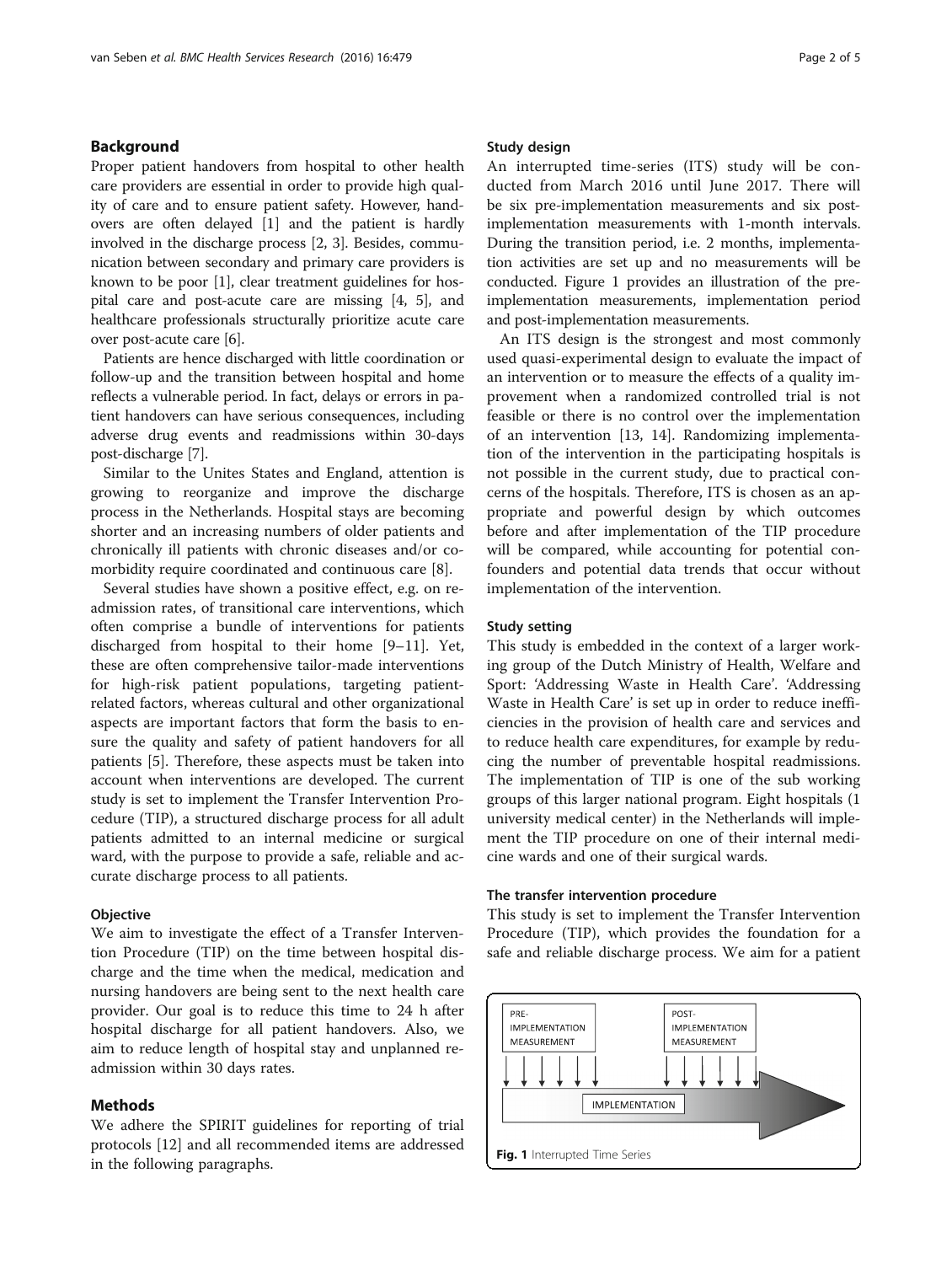handover that is accurate and timely and also transparent to the patient. As previously described [[15](#page-4-0)], a comprehensive discharge checklist may function as key element in standardizing the discharge process. A checklist, containing all elements of the TIP procedure, has to be completed in the patient's medical record before hospital discharge in order to ensure that the steps will be undertaken. As described elsewhere [[16](#page-4-0)], the TIP procedure was constructed based on focus group meetings with professionals, patient satisfaction surveys and literature. The TIP discharge bundle consists of four elements: 1) determining the discharge date within 48 h after admission and communication of the discharge date with the patient, 2) start with arrangement of required post-discharge care within 48 h after admission, 3) set up patient handover (medical, medication, nurse) and personalized patient discharge letter (PPDL) within 48 h after admission, 4) plan a discharge conversation with the patient to explain information from the PPDL 12 to 24 h before discharge.

# Implementation

The local project leader from the participating hospitals will develop a project plan for implementation of the TIP procedure in their hospital. If required, the study coordinator (RS) will help develop the project plan. All physicians, nurses and medical students involved in patient care on the participating wards will be targeted and motivated to ensure implementation. The plan will include standard items, such as education, reminders and feedback sessions with other participating hospitals, and, if required, local additional items. Table 1 provides an overview of the activities to stimulate implementation of the TIP discharge bundle.

## Primary and secondary outcomes

The primary outcome is the number of medical, medication and nursing handovers being sent within 24 h after discharge. Secondary outcomes are length of hospital stay unplanned readmission within 30 days rates.

# Data collection

Variables concerning the primary and secondary outcomes with possible confounders will be collected (see Table [2](#page-3-0)). These data will be collected from the patient's medical file and the discharge summary. Castor Electronic Data Capture (EDC) will be used to build electronic Case Report Forms (eCRFs) for save and valid data collection.

## Patients and sample size

All patients over the age of 18 admitted for more than 48 h to one of the 16 participating wards of the eight participating hospitals are eligible for inclusion. The aim is to include at least 22 patients at each time point in all participating hospitals; 11 patients from an internal ward and 11 patients from a surgical ward. With a total of six time points, this will result into at least 65 patients per ward. Hence, we will include at least 1000 patients in the period prior implementation (baseline group) and 1000 patients in the period after the implementation (intervention group). This number is based on the number of hospital beds at the participating wards and feasibility with regard to data collection. We conducted a power analysis with this number of patients, which is based on the findings of a previous study [[16\]](#page-4-0). However, we expect to find a greater effect in the current study, namely a reduction of 78 % in the time of patient handovers being sent to the next health care provider. In a simulation study with 16 wards, each contributing 65 patients, we estimated the power to be approximate 91 % to demonstrate a reduction of 78 % in time until sending the medical discharge letter, assuming that the intraclass correlation coefficient does not exceed 0.05.

# Segmented regression of interrupted time series analysis

We will use segmented regression methods for analyzing the data, which is most commonly used to assess ITS data as it allows assessing how much an intervention changed a certain outcome immediately and over time

Table 1 Description of activities to enhance implementation of TIP

| Activity                                               | Aim                                                                                                                                          | Period                                   | For whom                                      | How                              |
|--------------------------------------------------------|----------------------------------------------------------------------------------------------------------------------------------------------|------------------------------------------|-----------------------------------------------|----------------------------------|
| Providing information to hospitals<br>about the TIP    | Creating awareness<br>Motivating<br>Explanation of TIP<br>procedure<br>Providing background<br>information                                   | At start of<br>implementation<br>period  | Project leader<br>Physicians<br><b>Nurses</b> | Presentation                     |
| Patient-education                                      | Creating awareness<br>Patient involvement                                                                                                    | During whole<br>implementation<br>period | Patients                                      | Flyers                           |
| Results reporting with competitive<br>feedback session | Motivation<br>Awareness of current<br>competition<br>Sharing of experiences with<br>regard to facilitators and<br>barriers of implementation | During whole<br>implementation<br>period | Project leader<br>Physicians<br><b>Nurses</b> | Presentation<br>Feedback session |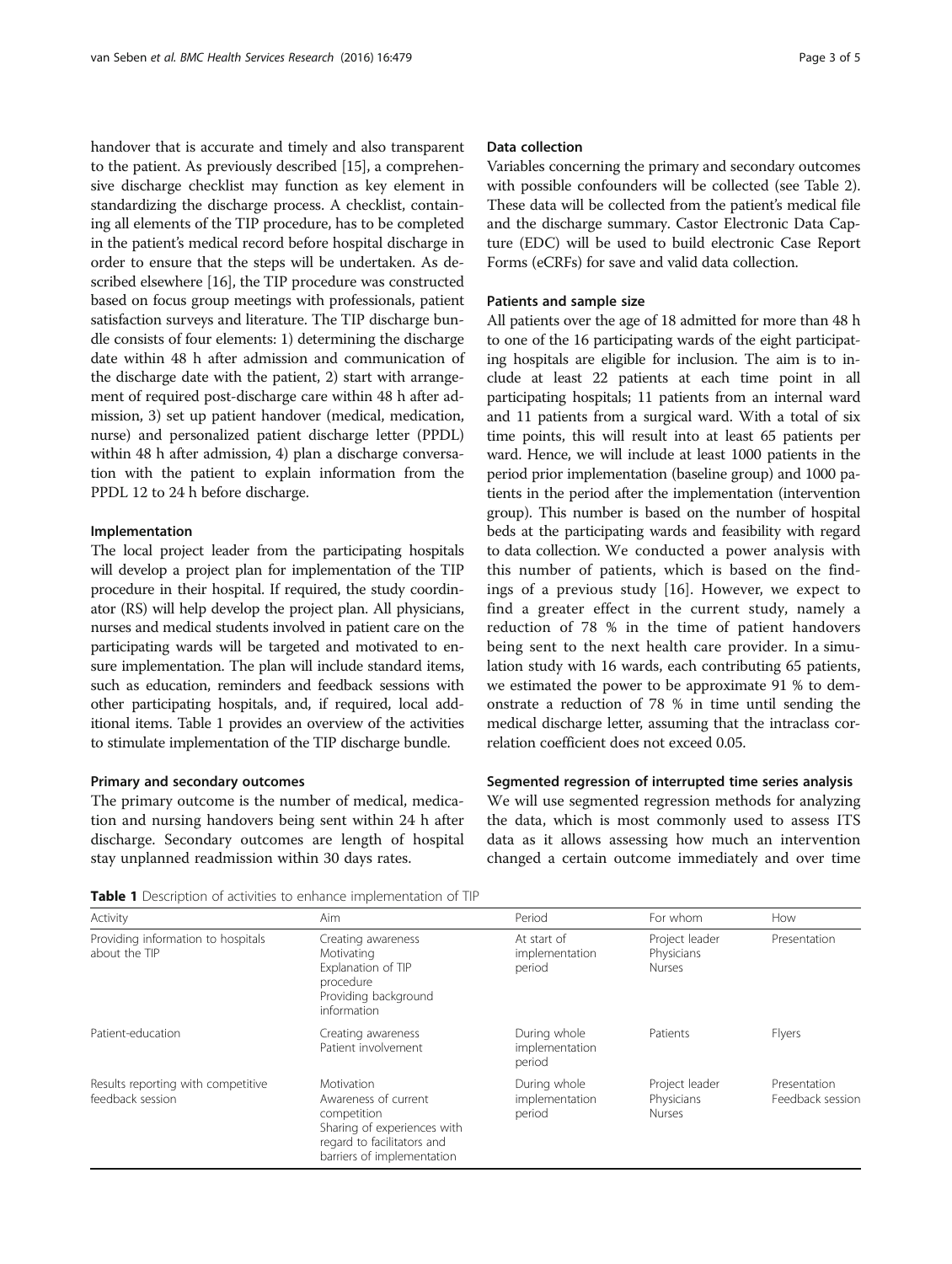<span id="page-3-0"></span>

|                                                                                | Instrument or Question                                                                  | Source         |
|--------------------------------------------------------------------------------|-----------------------------------------------------------------------------------------|----------------|
| Demographical data                                                             |                                                                                         | Medical record |
| Age                                                                            |                                                                                         |                |
| Gender                                                                         |                                                                                         |                |
| Socioeconomic status                                                           | Postal code                                                                             |                |
| Marital status                                                                 |                                                                                         |                |
| Living arrangement                                                             | e.g. independent, nursing home,<br>sheltered housing.                                   |                |
| Hospitalization                                                                |                                                                                         | Medical record |
| Ward                                                                           | Internal/Surgical                                                                       |                |
| Index-diagnosis                                                                | Acute/Planned                                                                           |                |
| Length of hospital stay                                                        | Time between admission and<br>discharge                                                 |                |
| Medical data                                                                   |                                                                                         | Medical record |
| Presence of polypharmacy                                                       | Does the patient uses five or more<br>different medications?                            |                |
| Comorbidity                                                                    | Charlson Comorbidity Index [20]                                                         |                |
| Number of hospitalizations during six months<br>prior to current hospital stay |                                                                                         |                |
| Duration of patient handovers                                                  | Time in hours between discharge<br>and the medical, medication and<br>nursing handovers | Medical record |
| Readmissions                                                                   | Number of unplanned<br>readmissions within 30 days                                      | Medical record |
| Emergency department visits                                                    | Number of emergency<br>department visits within 30 days                                 | Medical record |

[[13\]](#page-4-0). We will use segmented regression analysis to assess significance of changes in level and slope of the regression lines before and after implementation of the TIP procedure. We will collect data 6 months prior to implementation of the intervention and 6 months after implementation. We will adjust for autocorrelation, which refers to the serial dependence of outcome measure error terms, in order to avoid underestimating standard errors and overestimated significance of the effects of the TIP procedure [\[14\]](#page-4-0). We will consider non-stationary data, taking into account other interventions implemented in the same period or changes in hospitals' policies.

# Qualitative evaluation of patient satisfaction and facilitators and barriers of implementation

In addition to quantitative data collection, comprehensive qualitative data regarding the implementation of the intervention may provide valuable additional information when an implementation evaluation is conducted [\[13](#page-4-0)]. First, in order to evaluate patient satisfaction and the patient's perspective on the discharge procedure, semi-structured interviews will be conducted with patients shortly after discharge. Question will be asked regarding their experience with the discharge procedure. For example, patients will be asked whether they felt confident about returning home and if they felt they were well informed. Also, their opinion with regard to the discharge conservation and personalized patient discharge letter (PPDL) will be assessed. Post-implementation, RS will interview patients until saturation of the data emerges [\[17](#page-4-0)].

Second, one focus group discussion will be conducted with the project leaders of all participating hospitals and eight focus group discussion will be conducted with the project groups of each hospital. These group discussions will be used in order to reflect the social and cultural context of barriers and facilitators to implement the TIP and improve the discharge process in the hospital. The project leaders are, together with their project group, responsible for local implementation of TIP. The project groups consist of the project leader and, for example, the head of the participating ward, a senior nurse and physicians. An experienced moderator (RS) will lead all focus group interviews.

The interviews and focus groups will be recorded, after written consent is obtained from the participants, and transcribed verbatim. Data derived from the interviews with patients and focus groups discussions with professionals will be analyzed iteratively, consisting of a combination of open coding and sensitizing concepts by which constant comparisons are made [[18, 19](#page-4-0)]. MAXQDA Software will be used in order to facilitate